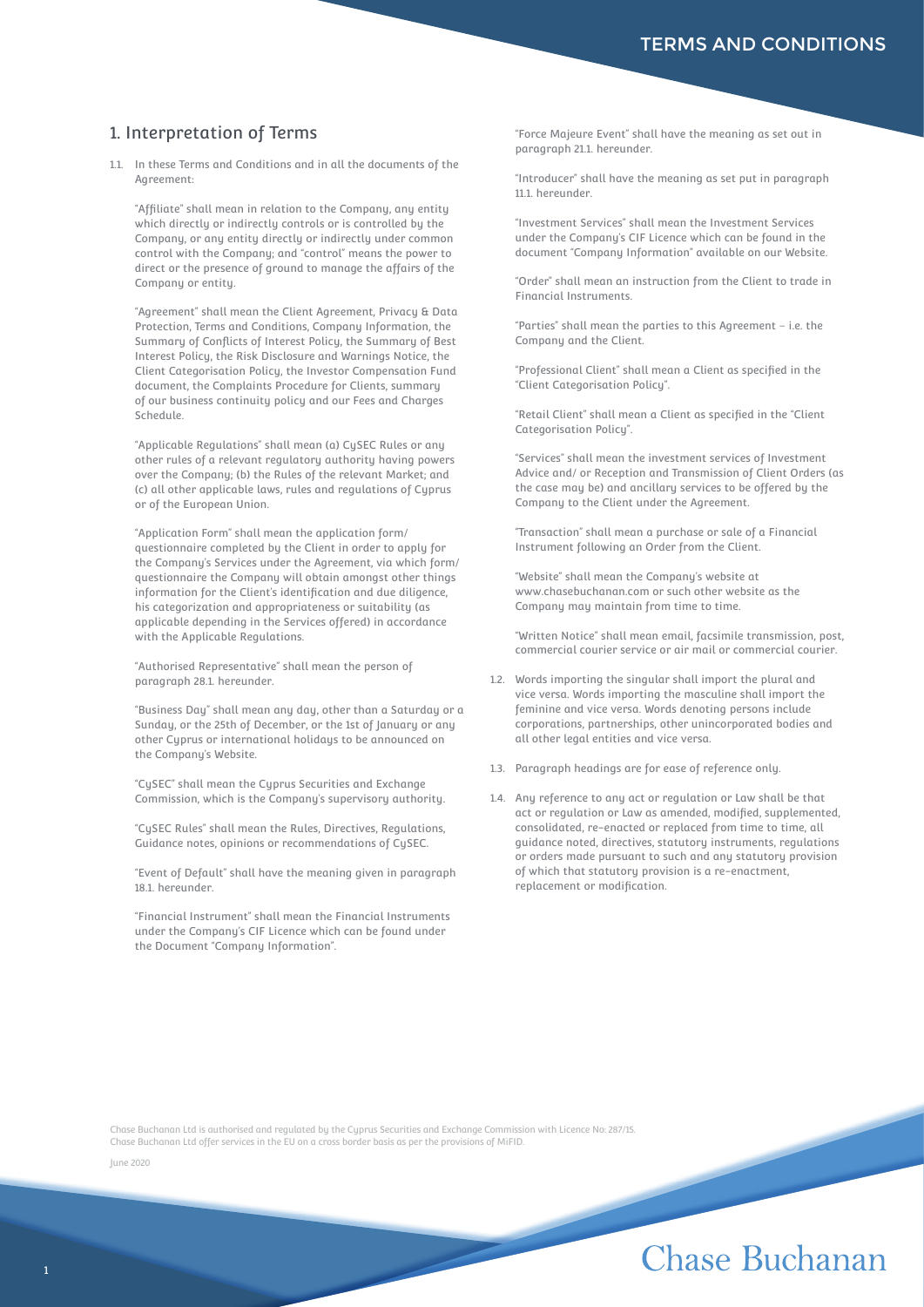## 2. Client Application

2.1. After the Client submits the complete Application Form together with all the required identification documentation required by the Company for its own internal checks, the Company will send him a notice informing him whether he has been accepted as a Client of the Company. It is understood that the Company is not to be required (and may be unable under Applicable Regulations) to accept a person as its Client until all documentation it requires has been received by the Company, properly and fully completed by such person and all internal Company checks (including without limitation anti-money laundering checks, appropriateness or suitability tests) have been satisfied. It is further understood that the Company reserves the right to impose additional due diligence requirements to accept Clients residing in certain countries.

#### 3. Client Categorisation

- 3.1. According to Applicable Regulations, the Company has to categorise its Clients in one of the following categories: Retail Client, Professional Client or Eligible Counterparty. The Company accepts Retail and Professional Clients. The categorisation shall depend on the information provided by the Client agreement and according to the method of categorisation as this method is explained under the "Client Categorisation Policy".
- 3.2. The Client accepts that when categorising the Client and dealing with him, the Company will rely on the accuracy, completeness and correctness of the information provided by the Client in his Application Form and the Client has the responsibility to immediately notify the Company in writing if such information changes at any time thereafter.

#### 4. Assessment

4.1. Under Applicable Regulations it is an essential requirement for the provision by the Company of Investment Advice to the Client, that the Client completes the Application Form, from which the Company will obtain the necessary information regarding the Client's knowledge and experience in the investment field relevant to the specific type of Financial Instrument or service, as well as his financial situation and his investment objectives so as to be able, based on this information, to recommend to the Client the investment services and the Financial Instruments that are suitable to his situation (suitability test). The Company is entitled, at its discretion, to request additional information regarding the Client or/and to request an update of the data notified by the Client, whenever it deems this necessary. The Company is entitled to rely on the information provided each time by the Client regarding the above, unless it is aware or ought to be aware that the information is manifestly out of date, inaccurate or incomplete. The Client is obliged to inform immediately the Company in writing of any change of the data notified.

4.2. In providing the Service of Reception and Transmission for the Execution of Client Orders, the Company is obliged under Applicable Regulations to seek information from a Client or potential Client regarding his knowledge and experience in the investment field relevant to the specific tupe of service or Financial Instrument offered or demanded, so as to enable the Company to assess whether the service or Financial Instrument is appropriate for the Client. Where the Client or potential Client elects not to provide the information regarding his knowledge and experience, or where he provides insufficient information regarding his knowledge and experience, the Company will not be able to determine whether the service or Financial Instrument is appropriate for him. The Company shall assume that information about his knowledge and experience provided from the Client to the Company is accurate and complete and the Company shall have no responsibility to the Client if such information is incomplete or misleading or changes or becomes inaccurate and the Company will be deemed to have performed its obligations under Applicable Regulations, unless the Client has informed the Company of such changes. The Client is obliged to inform immediately the Company in writing of any change of the data notified.

#### 5. Investment Advice

- 5.1. The Company will provide the Client, at his request, with the Investment Service of Investment Advice; this includes information and personal recommendations about investment possibilities suitable to his investment profile and his specific investment objectives, in order to enable the Client, after understanding the investment risks involved in the proposed or desired Financial Instrument or service, to take his own investment decisions.
- 5.2. The Company shall refuse to provide Investment Advice in any of the following cases:
	- (a) of potential conflict of interest; or
	- (b) the Client fails to provide or provides insufficient information with regard to the information requested at the Company's discretion; or
	- (c) whenever the Company decides that the Financial Instrument or service is not suitable for the Client; or
	- (d) an Event of Default of the Client.
- 5.3. At the start of our relationship we shall discuss with you at a meeting your investment choices, but the actual and final Investment Advice shall be sent to you by the Company in writing in the form of a report. This report shall include a summary of the Client's details, the discussions held between us, your objectives and our recommendations. Any Investment Advice provided at any time thereafter to the initial advice, including reviews or alterations to your investments/portfolio, shall again be provided by the Company to the Client in writing.

Chase Buchanan Ltd is authorised and regulated by the Cyprus Securities and Exchange Commission with Licence No: 287/15. Chase Buchanan Ltd offer services in the EU on a cross border basis as per the provisions of MiFID.

June 2020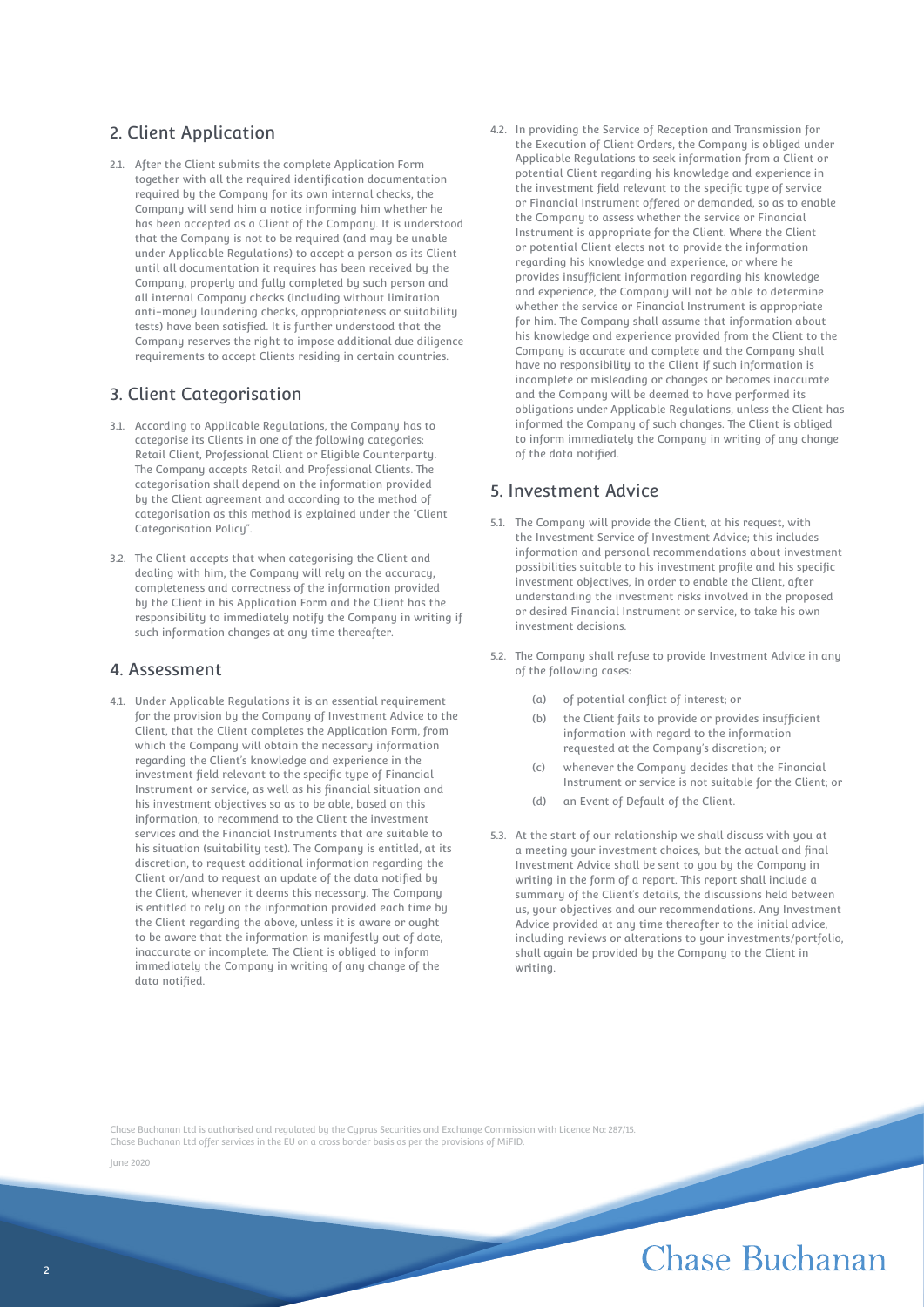- 5.4. The provision of Investment Advice shall be instantaneous and shall be exhausted when the written report (as per paragraph 5.3.) is given to the Client and according to the applicable objective macroeconomic and microeconomic facts (e.g. international situation, Market condition, published results of companies, in respect of the Financial Instruments for which the Investment Advice is provided) during the time in which the advice is being requested.
- 5.5. It is understood that the Company shall not have any duty to monitor the Client's investments or the course of the Financial Instruments that the Client chooses over a specific time period nor shall it have any duty to provide continuous update to the Client regarding any developments. However, should the Company decide to undertake monitoring of the performance of the Client's investment, this shall be done at the Company's discretion and shall not create a responsibility for continuous monitoring. The Company shall be pleased to advise you at any specific time we agree together.
- 5.6. Once the Investment Advice is provided, the final choice for effecting or not any transaction in Financial Instruments lies with the Client and he shall be solely responsible for any unexpected return of any investments.
- 5.7. The Company may, upon the Client request, provide administrative assistance to the Client to fill in the various forms and applications. The Client however will always sign all dealing instructions and any required forms and documentations personally. In addition to administrative assistance, should the Client wish, the Company may offer him with the Investment Service of Reception and Transmission of Orders, according to paragraph 6 herein below. It is also possible for the Company to refer a Client to a third-party discretionary fund manager where the Client would sign and agree terms with the manger directly.
- 5.8. It is agreed and understood that any information or recommendations by the Company which are made available in any way to the Client within the framework of the present Advisory Agreement, are strictly personal, are addressed to the Client only, and their publication, reproduction or disclosure in any way by the Client to any third party is forbidden and the Company shall have no liability towards third parties for this reason.

## 6. Reception and Transmission of Client Orders

- 6.1. Subject to the Client fulfilling his obligations hereunder, the Company will provide the Client with the Investment Service of Reception and Transmission of Orders, should the Client require it. Upon the Completion of the Investment Advice the, if the Client so wishes, the Company can receive the Client Order and transit it on the Client's behalf for execution to an Execution Venue. The Company does not hold any Client money and for this reason the Client will be requested to sign a dealing instruction so that this can be sent to the company holding their money for execution.
- 6.2. Should the Company need to obtain from the Client certain documents necessary for the execution of and settlement under any Order, including an authorization entitling the Company to exercise legal rights or practical actions, the Client shall provide such documents within reasonable time, unless specific time frames are set by the Company in its request. The Company is allowed to refrain from performing Client's Order until it has received all documents requested from the Client.
- 6.3. The Company does not keep or handle Client money, and mandates are usually made directly by the Client to the International institution holding the assets. Fees or other charges incurred for arranging telegraphic transfers, currency conversion, or other banking transactions will be borne by the Client unless otherwise agreed in writing.
- 6.4. All investments will be registered in the name of the Client, (or his/her nominee(s) if we are so instructed in writing) and policies, certificates or other documents of title will be sent to the Client, (or to his nominee(s) as the case may be). If you instruct us to register investments in the name of, or jointly with, any third party we shall accept no liability for their default.
- 6.5. All contract notes and documents of title in respect of investments will be forwarded to the Client either electronically or by ordinary air or post, as soon as practical after we have received and checked them. Where several documents relating to a series of transactions are involved, these will normally be held until the series is complete, when they will all be forwarded to the Client. We do not otherwise offer Clients a safe custody service and accept no liability for the default of any third party to whom you instruct us to forward documents.

Chase Buchanan Ltd is authorised and regulated by the Cyprus Securities and Exchange Commission with Licence No: 287/15. Chase Buchanan Ltd offer services in the EU on a cross border basis as per the provisions of MiFID.

June 2020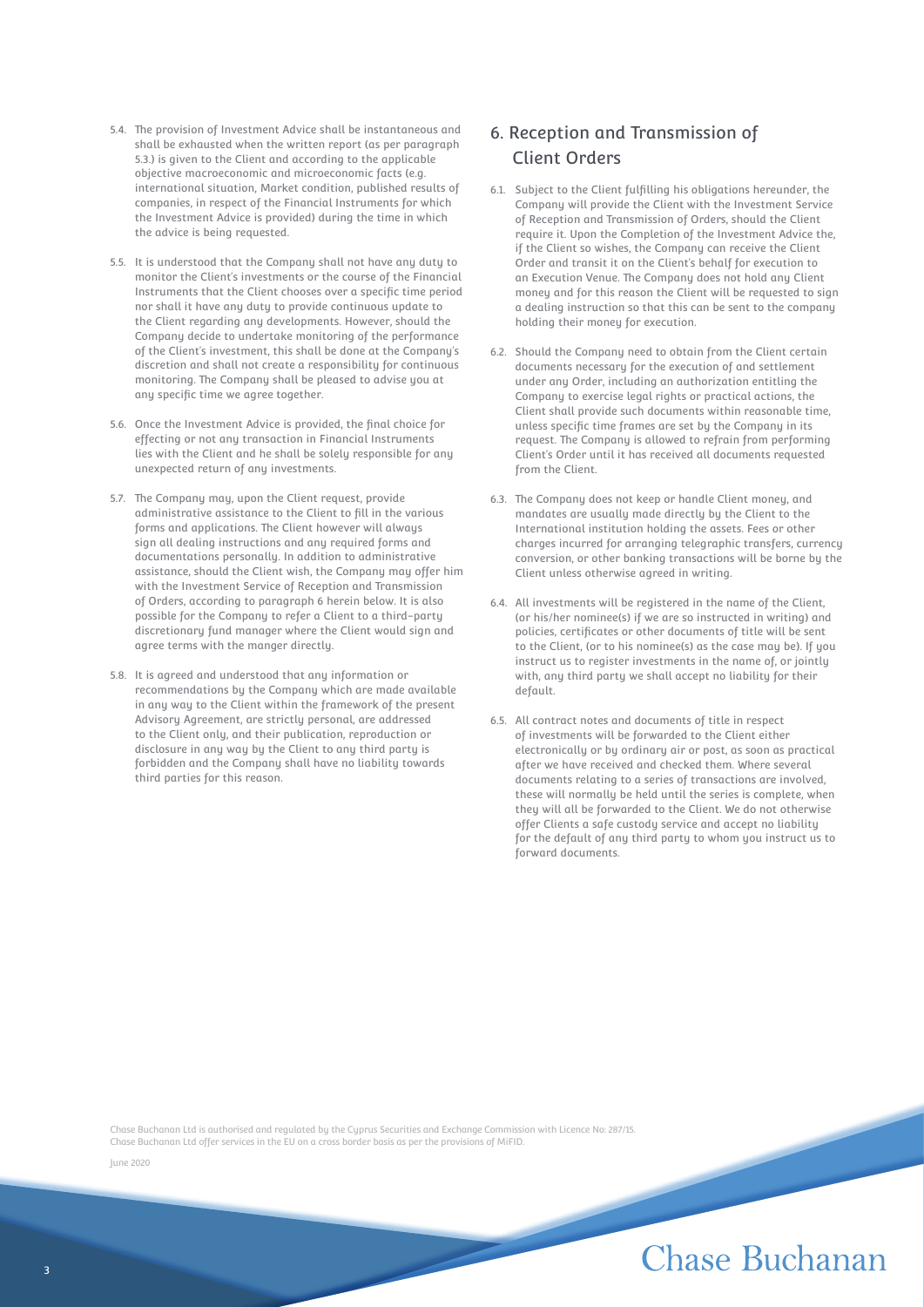## 7. Reporting

- 7.1. Under Applicable Regulations, the Company shall provide the Client with reporting on his Orders in a durable medium. The reporting shall contain essential information of the transactions.
- 7.2. The Client may submit to the Company in writing his objection as to any part of the report and/or notification within five (5) Business Days from the date of their reception. Failure of the Client to act as above shall prevent the Client from raising any objection, contestation or dispute with respect to the contents. It is provided that any objection of the Client does not result in the cancellation of any transaction.
- 7.3. Clients will be able to login, via the website of the third party financial institution in order to view their portfolios directly in order to receive updates and valuations.

#### 8. Fees

- 8.1. The Company shall be entitled to fees and commissions for the provision of its Services, which shall be disclosed by the Company to the Client. Some fixed fees apply, while other fees are agreed between the Company and the Client on an individual basis. More details appear in our Fees and Charges Schedule.
- 8.2. Any changes to the Company's fees shall be agreed with the Client in writing.
- 8.3. The fees shall be paid to the Company either directly by the Client or from the Client's portfolios via the investment companies where the Client accounts are held.

#### 9. Taxes

- 9.1. Unless otherwise agreed between the Parties, the Company shall not act as a tax-paying agent for the Client. It is agreed and understood that the Client shall be solely responsible for all filings, tax returns and reports which should be made to any relevant authority, whether governmental or otherwise, and for payment of all taxes (including but not limited to any transfer or value added taxes), arising out of or in connection with his trading activity with the Company.
- 9.2. The Client undertakes to pay all stamp expenses relating to this Agreement and any documentation which may be required for the carrying out of the transactions hereunder.
- 9.3. The Company does not provide legal or tax advice and we strongly recommend the Client obtains professional legal and/or tax advice where appropriate in relation to their international affairs. We may from time to time make introductions to the providers of such services, on the understanding that such introductions are made without any liability by the Company.

### 10. Commissions

10.1. We may receive commissions, trail fees, and share of fees from banks, fund managers, insurance companies, and other providers of investment products and services as a result of arranging transactions with them. Such commissions, trail fees, and share of fees will generally be in the range of 10% to 50% of the total management fees (including brokerage fees, custodian fees etc.) levied by banks, fund managers, insurance companies and other providers of investment and insurance products. We will provide you with specific information relevant to you regarding any commissions and fees by way of a full disclosure document including illustrations prior to you making any decision to invest or transact. You agree that we retain that commission, trail fees, or share of fees, as part of our remuneration. We do not charge for advice and other services in respect of such investments, unless specifically agreed in writing with a client. We reserve the right to act as agent for third parties and to share with them any such commissions or fees as are received by us.

#### 11. Introducers

- 11.1. In cases where the Client is introduced to the Company through a third person such as a business introducer or associate or affiliate ("Introducer"), the Client acknowledges that the Company is not bound by any separate agreements entered into between the Client and the Introducer. It is also made clear that the Introducers are not authorised by us to bind the Company in any way, to offer credit in our name, to offer guarantees against losses, to offer investment services or legal, investment or tax advice in our name.
- 11.2. The Client acknowledges that the Company shall pay the Introducer with inducements for the introduction of Clients. The inducement to the Introducers is not rolled to the Client, but it is deducted from the original fee agreed with the Client. More details on such inducements will be disclosed to the Client upon request.

## 12. Conflicts of Interest

12.1. In order to avoid any possible conflicts of interest, we only advise our Clients to invest in the best product to suit their needs and never in any way is it related to the amount payable by a particular provider or fund. We have in place a "Conflicts of Interest Policy" which all our staff are trained on, in addition to which they sign a declaration to confirm they understand and uphold.

Chase Buchanan Ltd is authorised and regulated by the Cyprus Securities and Exchange Commission with Licence No: 287/15. Chase Buchanan Ltd offer services in the EU on a cross border basis as per the provisions of MiFID.

June 2020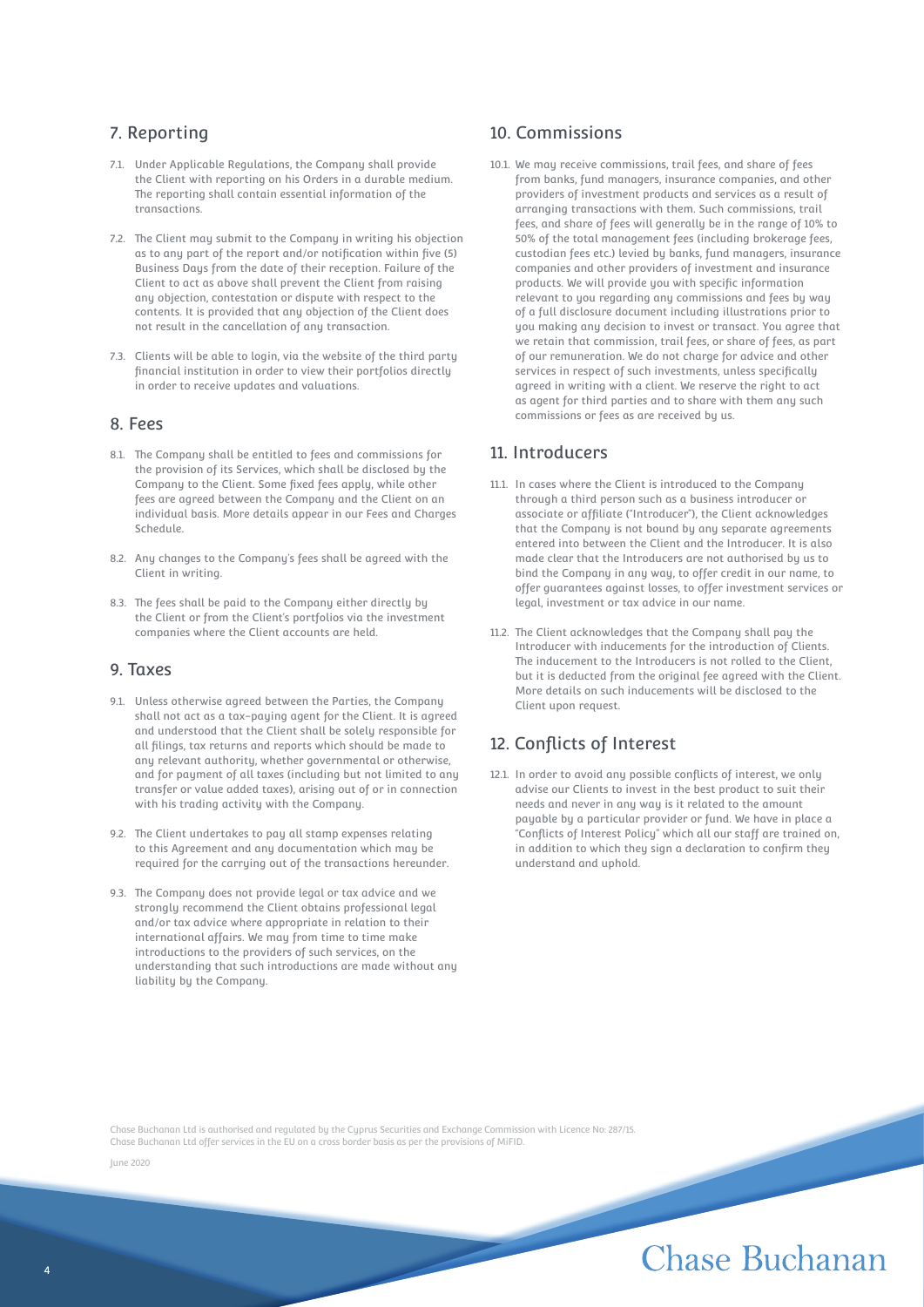## 13. Investor Compensation Fund

13.1. The Company is a member of the Investors Compensation Fund (ICF). So, depending on the Client's Categorisation, the Client may be entitled to compensation from the ICF in the event that the Company is unable to meet its obligations. More details are found in the Company's document "Investors Compensation Fund".

## 14. Communications and Records

- 14.1. Unless the contrary is specifically provided in this Agreement, any notice, request or other communication to be given to the Company by the Client under the Agreement (other than placing Orders) shall be sent to the Company's usual address (or to any other address which the Company may from time to time specify to the Client for this purpose) by email, facsimile, post if posted in Cyprus, or airmail if posted outside Cyprus, or commercial courier service and shall be deemed delivered only when actually received by the Company.
- 14.2. In order to communicate with the Client, the Company will use the contact details provided by the Client whilst applying to the Company. Hence, the Client has an obligation to notify the Company immediately of any change in the Client's contact details.
- 14.3. The Client shall be able to call the Company within its normal working hours. The Company may contact the Client outside its normal working hours.
- 14.4. The Client accepts that the Company may, for the purpose of administering the terms of the Agreement, from time to time, make direct contact with the Client.
- 14.5. The Client accepts that the Company or any Affiliate of the Company or any other company in the same group of the Company may make contact with the Client, from time to time, by telephone, fax, email or post for marketing purposes to bring to the Client's attention products or services that may be of interest to him or to conduct market research. If the Client is a natural person such marketing communications will be made only with the Client's consent, which may be obtained during the account opening procedure.
- 14.6. Under Applicable Regulations, the Company will keep records containing Client personal data, trading information, Client due diligence documents, communications and anything else which relates to the Client for at least five years after termination of the Agreement.

### 15. Language

15.1. The Company's official language is the English language and the Client should always read and refer to the main Website for all information and disclosures about the Company and its activities. Translation or information provided in languages other than English is for informational purposes only and do not bind the Company or have any legal effect whatsoever, the Company having no responsibility or liability regarding the correctness of that information.

## 16. Confidentiality

- 16.1. The Company may collect Client information directly from the Client (in his completed Application Form or otherwise) or from other persons including, for example, the credit reference agencies, fraud prevention agencies, banks, other financial institutions, third authentication service providers and the providers of public registers.
- 16.2. Client information which the Company holds is to be treated by the Company as confidential and will not be used for any purpose other than in connection with the provision, administration and improvement of the Services, antimoney laundering and due diligence checks, for research and statistical purposes and for marketing purposes. Information already in the public domain, or already possessed by the Company without a duty of confidentiality will not be regarded as confidential.
- 16.3. The Company has the right to disclose Client information (including recordings and documents of a confidential nature, card details) in the following circumstances:
	- (a) Where required by law or a court order by a competent Court.
	- (b) Where requested by CySEC or any other regulatory authority having control or jurisdiction over the Company or the Client or their associates or in whose territory the Company has Clients.
	- (c) To relevant authorities to investigate or prevent fraud, money laundering or other illegal activity.
	- d) To such an extent as reasonably required so as to deal with the Client Orders.
	- (e) To credit reference and fraud prevention agencies, third party authentication service providers, banks and other financial institutions for credit checking, fraud prevention, anti-money laundering purposes, identification or due diligence checks of the Client. To do so they may check the details the Client supplied against any particulars on any database (public or otherwise) to which they have access. They may also use Client details in the future to assist other companies for verification purposes. A record of the search will be retained by the Company.
	- (f) To the Company's professional advisors provided that in each case the relevant professional shall be informed about the confidential nature of such information and commit to the confidentiality herein obligations as well.
	- (g) To other service providers who create, maintain or process databases (whether electronic or not), offer record keeping services, email transmission services, messaging services or similar services which aim to assist the Company collect, storage, process and use Client information or get in touch with the Client or improve the provision of the Services under this Agreement.
	- To other service providers for statistical purposes in order to improve the Company's marketing, in such a case the data will be provided in an aggregate form.

Chase Buchanan Ltd is authorised and regulated by the Cyprus Securities and Exchange Commission with Licence No: 287/15. Chase Buchanan Ltd offer services in the EU on a cross border basis as per the provisions of MiFID.

June 2020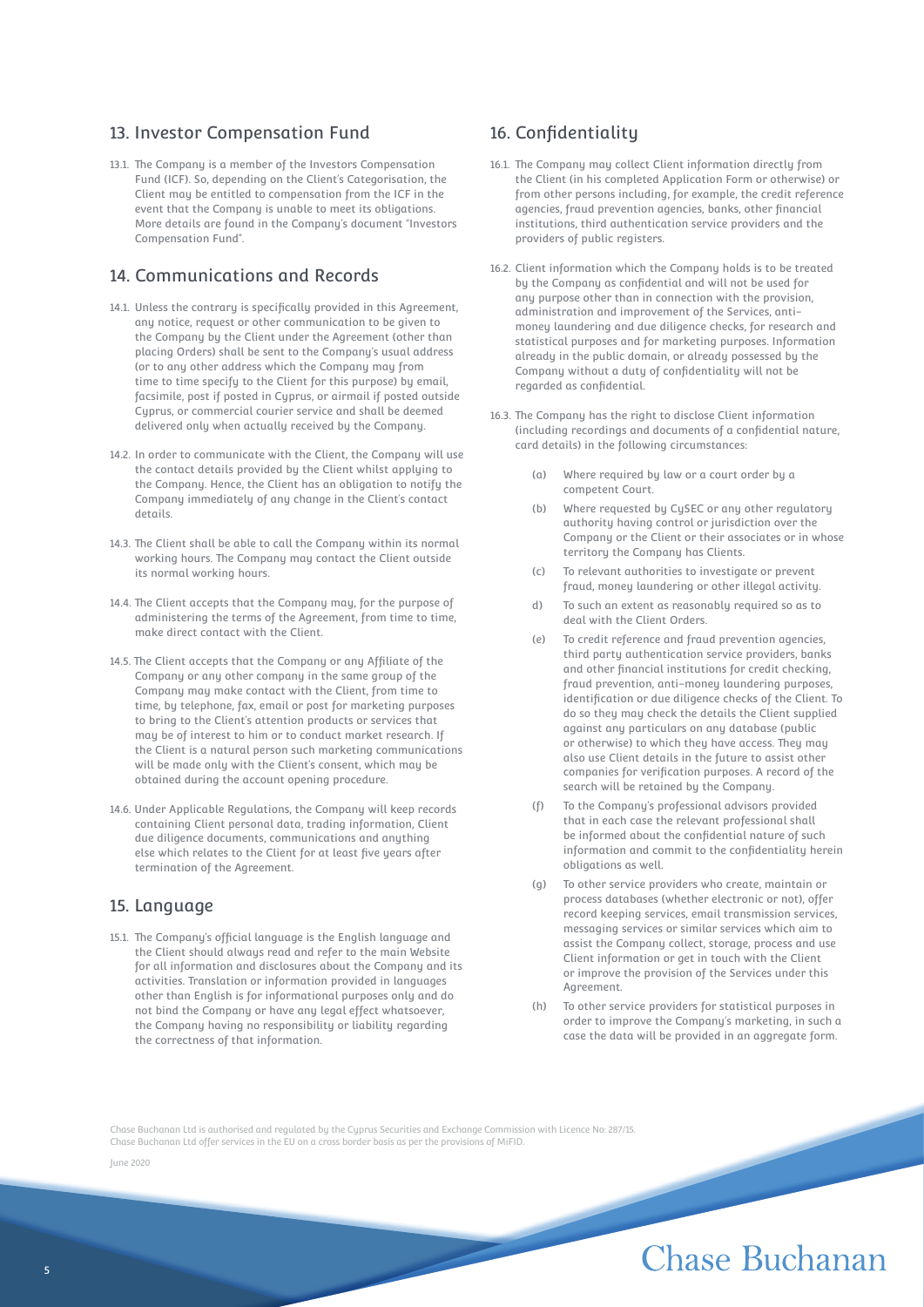- (i) To market research call centres that provide telephone or email surveys with the purpose to improve the services of the Company, in such a case only the contact details the data will be provided.
- (j) Where necessary in order for the Company to defend or exercise its legal rights to any court or tribunal or arbitrator or Ombudsman or governmental *authority*
- (k) At the Client's request or with the Client's consent.
- (l) to an Affiliate of the Company or any other company in the same group of the Company.
- (m) To successors or assignees or transferees or buyers, with ten Business Days prior Written Notice to the Client, and for the purposes of paragraph 27.1. hereunder.
- (n) Client Information is disclosed in relation to US taxpayers to the Inland Revenue in Cyprus, which will in turn report this information to the IRS of the US according to the Foreign Account Tax Compliance Act (FATCA) of the USA and the relevant intergovernmental-agreement between Cyprus and the US.

## 17. Personal Data

- 17.1. If the Client is a natural person, the Company will use, store, process and handle personal information provided by the Client in connection with the provision of the Services, in accordance the Processing of Personal Data (Protection of the Individual) (Law 125(I)/2018), as amended.
- 17.2. By entering into this Agreement, the Client will be consenting to the transmittal of the Client's personal data outside the European Economic Area, according to the provisions of Processing of Personal Data (Protection of the Individual) ) (Law 125(I)/2018), for the reasons specified in paragraph 16.3.

## 18. Events of Default

18.1. Each of the following constitutes an "Event of Default":

- (a) The failure of the Client to perform any obligation due to the Company hereunder.
- (b) If an application is made in respect of the Client pursuant to the Cyprus Bankruptcy Act or any equivalent act in another Jurisdiction (if the Client is an individual), if a partnership, in respect of one or more of the partners, or if a company, a receiver, trustee, administrative receiver or similar officer is appointed, or if the Client makes an arrangement or composition with the Client's creditors or any procedure which is similar or analogous to any of the above is commenced in respect of the Client.
- (c) The Client is unable to pay the Client's debts when they fall due
- (d) Where any representation or warranty made by the Client hereunder is or becomes untrue.
- (e) The Client (if the Client is an individual) dies or is declared absent or becomes of unsound mind.
- (f) Any other circumstance where the Company reasonably believes that it is necessary or desirable to take any action set out in paragraph 18.2.
- (g) An action set out in paragraph 18.2 is required by a competent regulatory authority or body or court.
- (h) The Company reasonably considers that the Client involves the Company in any type of fraud or illegality or breach of Applicable Regulations or the Company is placed at risk of being involved in any type of fraud or illegality or breach of Applicable Regulations if it continues offering Services to the Client, even when this is not due to the Client's wrongdoing.
- (i) The Company reasonably considers, in good faith, that there is a material violation by the Client of the legislation of the Republic of Cyprus or other countries having jurisdiction over the Client.
- (j) If the Company suspects that the Client is engaged into money laundering activities or terrorist financing or card fraud or other criminal activities.
- 18.2. If an Event of Default occurs the Company may, at its absolute discretion, at any time and without prior Written Notice, take one or more of the following actions:
	- (a) Terminate this Agreement immediately without prior notice to the Client.
	- (b) Reject any Order of the Client and refuse to receive and transmit any client Orders.
	- (c) Take legal action for any losses suffered by the Company.

Chase Buchanan Ltd is authorised and regulated by the Cyprus Securities and Exchange Commission with Licence No: 287/15. Chase Buchanan Ltd offer services in the EU on a cross border basis as per the provisions of MiFID.

June 2020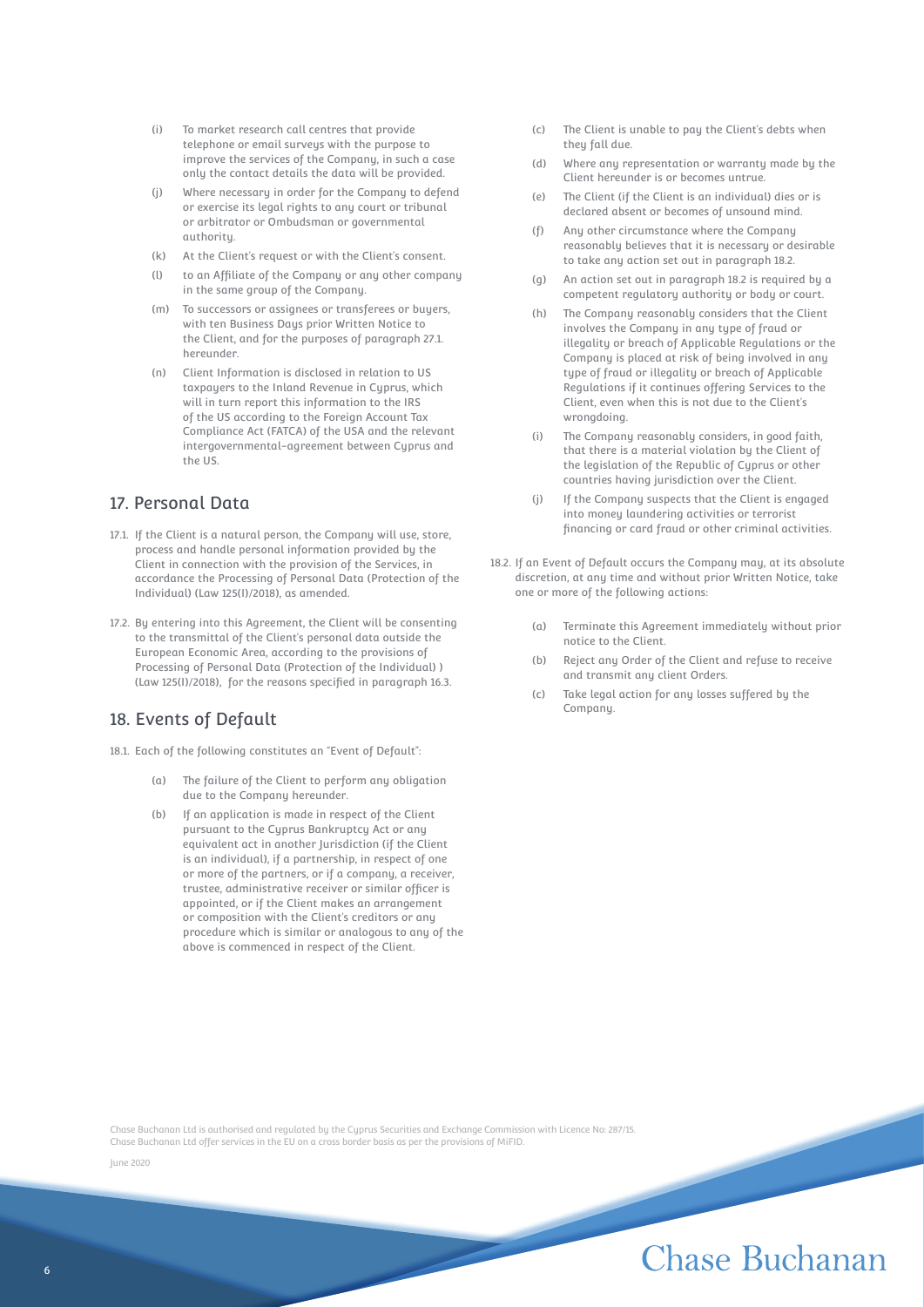### 19. Amendment of the Agreement

19.1. The Company may change any terms of the Agreement unilaterally for any of the following reasons:

- (a) Where the Company reasonably considers that:  $\cdot$ 
	- the change would make the terms of the Agreement easier to understand; or ·
	- the change would not be to the disadvantage of the Client.
- (b) To cover:
	- the involvement of any service or facility the Company offers to the Client; or ·
	- the introduction of a new service or facility; or  $\cdot$
	- the replacement of an existing service or facility with a new one: or
	- the withdrawal of a service or facility which has become obsolete, or has ceased to be widely used, or has not been used by the Client at any time in the previous year, or it has become very expensive for the Company to offer.
- (c) To enable the Company to make reasonable changes to the services offered to the Client as a result of changes in:
	- the banking, investment or financial system; or  $\cdot$
	- technology; or ·
	- the systems used by the Company to run its business or offer the Services hereunder.
- As a result of a request of CySEC or of any other authority or as a result of change or expected change in Applicable Regulations.
- (e) Where the Company finds that any term in the Agreement is inconsistent with Applicable Regulations. In such a case, it will not rely on that term but treat it as if it did reflect the relevant Applicable Regulations and shall update the Agreement to reflect the Applicable Regulations.
- 19.2. For any change made in the Agreement, the Company shall provide the Client with advance Written Notice of at least 15 Business Days. However, the Client acknowledges that a change which is made to reflect a change of Applicable Regulations may, if necessary, take effect immediately. When the Company provides Written Notice of change, it shall tell the Client the date it comes into effect. The Client shall be treated as accepting the change on that date unless, before then, the Client informs the Company that the Client wishes to terminate the Agreement and not accept the change. The Client shall not have to pay any charges as a result of terminating in this case, other than costs due and payable for Services offered until the termination.

#### 20. Termination and Results of Termination

- 20.1 The Client may terminate at any time the authority given to us to advise on his/her behalf, without penalty, by giving Written Notice to that effect. Without prejudice to the Company's rights under this Agreement to terminate it immediately without prior notice to the Client, the Company shall have to provide at least 30 calendar days' notice.
- 20.2. Termination by any Party will not affect any obligation which has already been incurred by either Party. Termination will be without prejudice to the completion of transactions already initiated and a Client will be required to pay for any transaction effected before termination together with a due proportion of any agreed payment for services provided by us.
- 20.3. Upon termination of this Agreement, all amounts payable by the Client to the Company will become immediately due and payable including (but without limitation) all outstanding costs and any other amounts payable to the Company, any charges and additional expenses incurred or to be incurred by the Company as a result of the termination of the Agreement. Any outstanding obligations and/or payments between the Parties shall need to be settled.

#### 21. Force Majeure

- 21.1. Neither Party shall be liable for the non-performance or improper performance of its obligations under this Agreement, if such Party is prevented from or delayed by reason of occurrence of Force Majeure circumstances, including but not limited to the following:
	- (a) flood, earthquake or other natural disaster;
	- (b) war, military actions, rebellion, civil disorder, strike;
	- (c) decisions by the legislative and/or other bodies of the Cyprus Republic (including the Central Bank, the Cyprus Securities and Exchange Commission or the CSE) and other countries, that makes it impossible for the Party to fulfil its obligations under the Agreement:
	- (d) discontinuance or suspension of the operation of any Market;
	- (e) failure of communication for any reason with Market makers, mal-functioning and/or non-operation of any computer transaction system due to defectiveness or failure of the mechanic equipment, fault or stoppage in communication lines, any other problems in connection, breakdown or unavailability of access to the internet; and
	- (f) pandemic or other similar circumstances that are beyond the reasonable control of the affected Party that may occur after the conclusion of the Agreement.

Chase Buchanan Ltd is authorised and regulated by the Cyprus Securities and Exchange Commission with Licence No: 287/15. Chase Buchanan Ltd offer services in the EU on a cross border basis as per the provisions of MiFID.

June 2020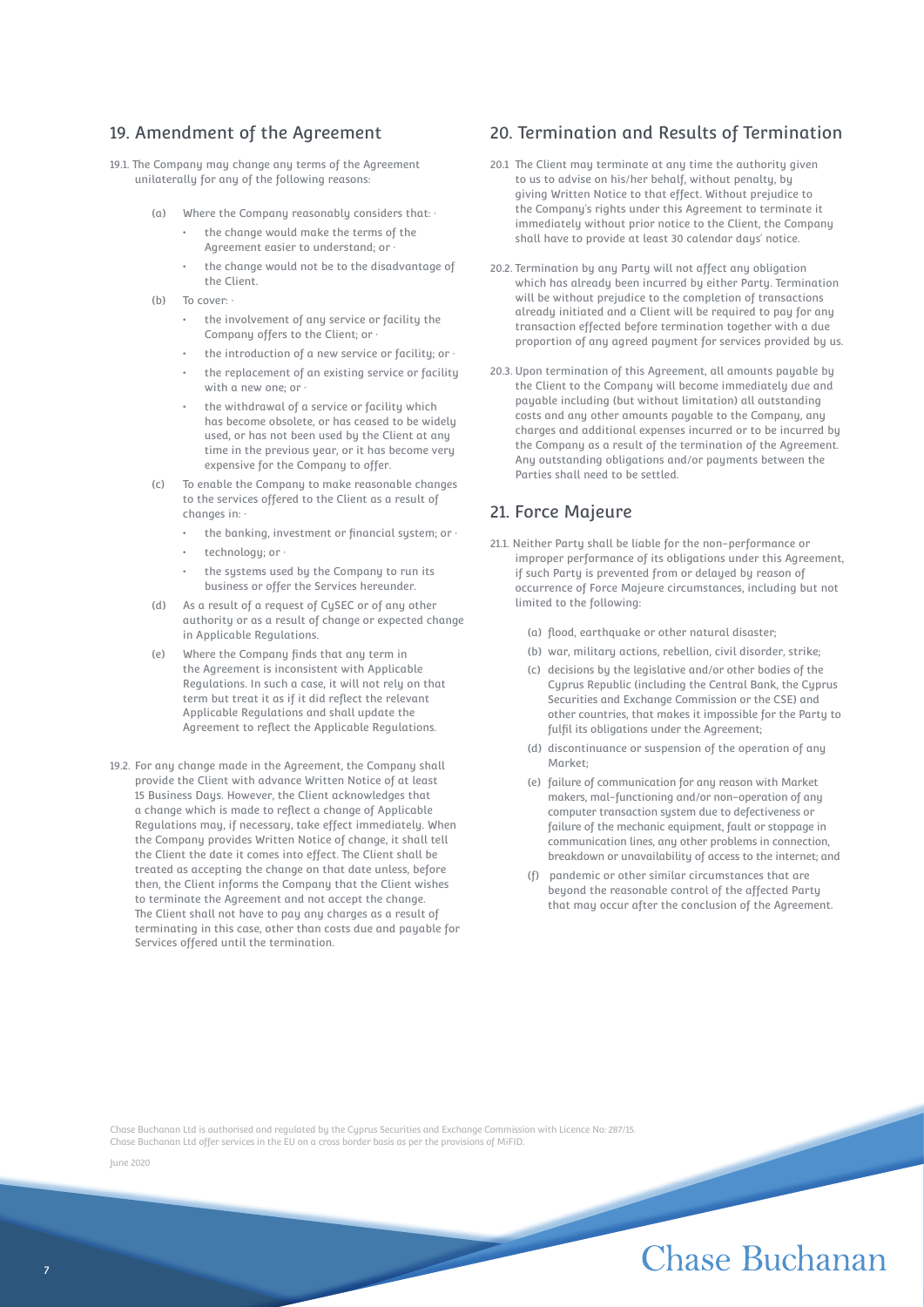- 21.2. Upon occurrence of a Force Majeure event, the affected Party shall notify clients/other parties via the company's website or in writing to clients/ other parties within a reasonable time frame (where possible). Failure by the affected Party to notify the other Party thereof, shall preclude the affected Party from relying on the occurrence of the force majeure circumstances as an excuse for the non-performance or improper performance of its obligations under the Agreement. Should the Force Majeure circumstances last more than fifteen (15) Business Days, the non-affected Party shall be entitled to terminate the Agreement immediately by written notice to the other Party.
- 21.3 Chase Buchanan has procedures in place in the event of an interruption to services such as a 'Force Majeure' (natural and unavoidable catastrophes that interrupt the expected course of events). Business continuity and disaster recovery procedures are recorded in the Company's procedures manual. The policy sets out guidelines to enable the company to remain operational and maintain communication with clients and third party financial institutions.

## 22. Limitations of Liability and Indemnity

- 22.1. The Company gives no warranty as to the performance and/ or profitability of the Client's investments or any part of it or any Investment Advice it provides the Client with. The Company cannot guarantee that the Financial Instruments and other assets acquired, following the provision of Investment Advice or otherwise, will not depreciate in value or that they will not be negatively affected by adverse tax consequences or for any other reason.
- 22.2. The Company shall not be liable for any act or omission or for the solvency of any counterparty, bank, custodian or other third party which acts on behalf of the Client or with or through whom transactions on behalf of the Client are carried out.
- 22.3. The Company shall not be liable for any loss suffered by the Client in connection with the Services it provides to the Client under this Agreement (and in particular, but without limitation, the Company shall not be liable for any loss which may arise from the purchase or sale of any Financial Instruments) unless such loss arises directly from the gross negligence, wilful default or fraud of the Company.
- 22.4. It is provided that the Company shall not be liable to the Client or any other person for any consequential, circumstantial, special or indirect damages (including without prejudice to the generality of the aforementioned, loss of profit, commercial losses and damages) which are incurred by the Client in connection with this Agreement.
- 22.5. The Company shall not be liable for any loss of opportunity as a result of which the value of the Financial Instruments of the Client could have increased or for any decrease in the value of the Financial Instruments of the Client, howsoever caused, save to the extent that such loss or decrease is directly due to the gross negligence, wilful default or fraud on the part of the Company and/or its directors and/or its employees and/or its representatives.
- 22.6. The Company shall not be liable for any loss caused by misrepresentation of facts or by error of judgment or any act done or omitted to be done by the Company whenever caused, save to the extent that such act or omission is directly due to the gross negligence, wilful default or fraud on the part of the Company.
- 22.7. Subject to the terms of this Agreement and applicable legislation, the Client agrees that the Company's maximum aggregate liability to the Client whether in contract, tort (including negligence) or otherwise shall not exceed the higher of the amount that would be recoverable by the Company under the Company's professional indemnity insurance if the Client's claim had been satisfied in full (less any amount, other than any excess payable by the Company under the terms of such insurance, that the Company is unable to recover through no fault of the Company).
- 22.8. The Client agrees with the Company (for the Company's own benefit and for the benefit of any person who is or was a member, director, consultant or employee of the Company (each a 'Connected Person')) that the Company shall alone be liable to the Client and that no Connected Person (such as director, employee or affiliate) will be personally liable to the Client (whether in contract, tort including negligence or otherwise).
- 22.9. Save in cases of gross negligence, wilful default or fraud on the part of the Company, the Client shall indemnify and keep indemnified the Company and/or its directors and/or its employees and/or its representatives for any claim by third parties and/or for any loss, liability, costs or expenses which the Company or any third party may have incurred or paid in respect of any act or omission of the Client and/ or its Authorised Representative/Attorney and/or due to the performance of the Agreement and/or the provision of any Services and/or the liquidation of any Financial Instruments of the Client in settlement of any claims of the Company.

## 23. Complaints and Disputes

- 23.1. If the Client wishes to report a complaint, he must send an email to the Company with the completed "Complaints Form" found on the Website and/or upon request. The Company will try to resolve it without undue delay and according to the Company's Complaints Procedure for Clients.
- 23.2. If a situation arises which is not expressly covered by this Agreement, the Parties agree to try to resolve the matter on the basis of good faith and fairness and by taking such action as is consistent with market practice.

Chase Buchanan Ltd is authorised and regulated by the Cyprus Securities and Exchange Commission with Licence No: 287/15. Chase Buchanan Ltd offer services in the EU on a cross border basis as per the provisions of MiFID.

June 2020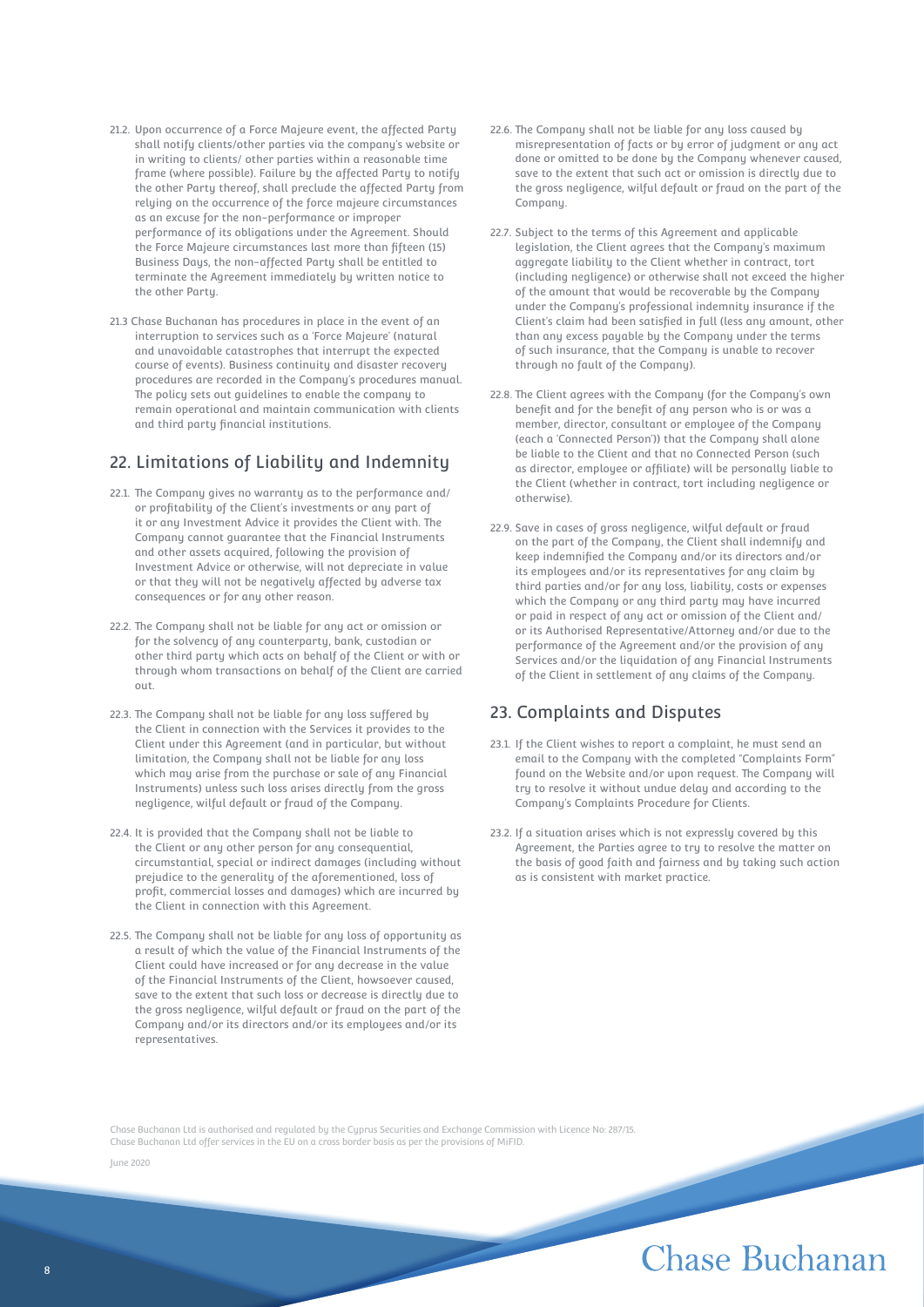#### 24. Governing Law

24.1. All disputes and controversies arising out of or in connection with the Agreement shall be finally settled in court in Cyprus. This Agreement is governed by the Laws of Cyprus.

## 25. Severability

25.1. Should any part of this Agreement be held by any Court of competent jurisdiction to be unenforceable or illegal or contravene any rule, regulation or by law of any Market or regulator, that part will be deemed to have been excluded from this Agreement from the beginning, and this Agreement will be interpreted and enforced as though the provision had never been included and the legality or enforceability of the remaining provisions of the Agreement or the legality, validity or enforceability of this provision in accordance with the law and/or regulation of any other jurisdiction, shall not be affected.

## 26. Non-Exercise of Rights

26.1. Either Party's failure to seek redress for violations, or to insist upon strict performance, of any condition or provision of this Agreement, or its failure to exercise any or part of any of right or remedy to which that Party is entitled under this Agreement, shall not constitute an implied waiver thereof.

## 27. Assignment and Outsourcing

- 27.1. The Company may at any time sell, transfer, assign or novate to a third party any or all of its rights, benefits or obligations under this Agreement or the performance of the entire Agreement subject to providing 15 Business Days prior Written Notice to the Client. This may be done without limitation in the event of merger or acquisition of the Company with a third party, reorganisation of the Company, winding up of the Company or sale or transfer of all or part of the business or the assets of the Company to a third party. In such cases, the Company shall have the right to disclose and/or transfer all Client Information (including without limitation personal data, recording, correspondence, due diligence and Client identification documents, files and records, the Client trading history), subject to providing 15 Business Days prior Written Notice to the Client.
- 27.2. The Client may not transfer, assign, charge, novate or otherwise transfer or purport to do so the Client's rights or obligations under the Agreement.
- 27.3. The Agreement shall be binding upon and shall inure to the benefit of the parties and their permitted successors or assigns.
- 27.4. The Company may outsource Investment Services or Activities or its operational functions.
- 27.5. Any outsourcing and/or tied agent shall satisfy the requirements of the Law.

## 28. Authorised Representative

- 28.1. The Company may in certain cases accept an Authorized Representative on behalf of the Client to place Orders to the Company or to handle any other matters related to this Agreement, provided the Client notifies the Company in writing of the appointment of an Authorized Representative and this person is approved by the Company fulfilling all of the Company specifications for this.
- 28.2. Unless the Company receives a written notification from the Client for the termination of the authorisation of Authorized Representative, the Company has the right to continue accepting Orders and/ or other instructions by the Authorized Representative on the Client's behalf and the Client will recognize such orders as valid and committing to him.
- 28.3. The written notification for the termination of the authorization of the Authorized Representative has to be received by the Company with at least 5 days Written Notice prior the termination of the authorization date.
- 28.4. The Client agrees to indemnify the Company against all liabilities, actions, proceedings, claims, losses and expenses arising out of or in connection with the acceptance of instructions from the appointed Authorised Representative.

#### 29. Representations and Warranties

- 29.1. The Client represents and warrants to the Company the following:
	- (a) The Client is at least 18 years old, or the age of legal consent for engaging in financial investment activities under the laws of any jurisdiction that applies to him.
	- (b) The Client is of sound mind and capable of taking decisions for his own actions.
	- (c) There are no restrictions on the markets or financial instruments in which any Transactions will be sent for execution, depending on the Client's nationality or religion.
	- (d) All actions performed under the Agreement will not violate any law or rule applicable to the Client or to the jurisdiction in which the Client is resident, or any agreement by which the Client is bound.
	- The Client is duly authorised to enter into the Agreement, to give Orders and to perform its obligations hereunder.
	- (f) The Client is the individual who has completed the Application Form or, if the Client is a company, the person who has completed Application Form on the Client's behalf is duly authorised to do so.
	- The Client is acting as a principal and not as agent or representative or trustee or custodian on behalf of someone else. The Client may act on behalf of someone else only if the Company specifically consents to this in writing and provided all the documents required by the Company for this purpose are received.

Chase Buchanan Ltd is authorised and regulated by the Cyprus Securities and Exchange Commission with Licence No: 287/15. Chase Buchanan Ltd offer services in the EU on a cross border basis as per the provisions of MiFID.

June 2020